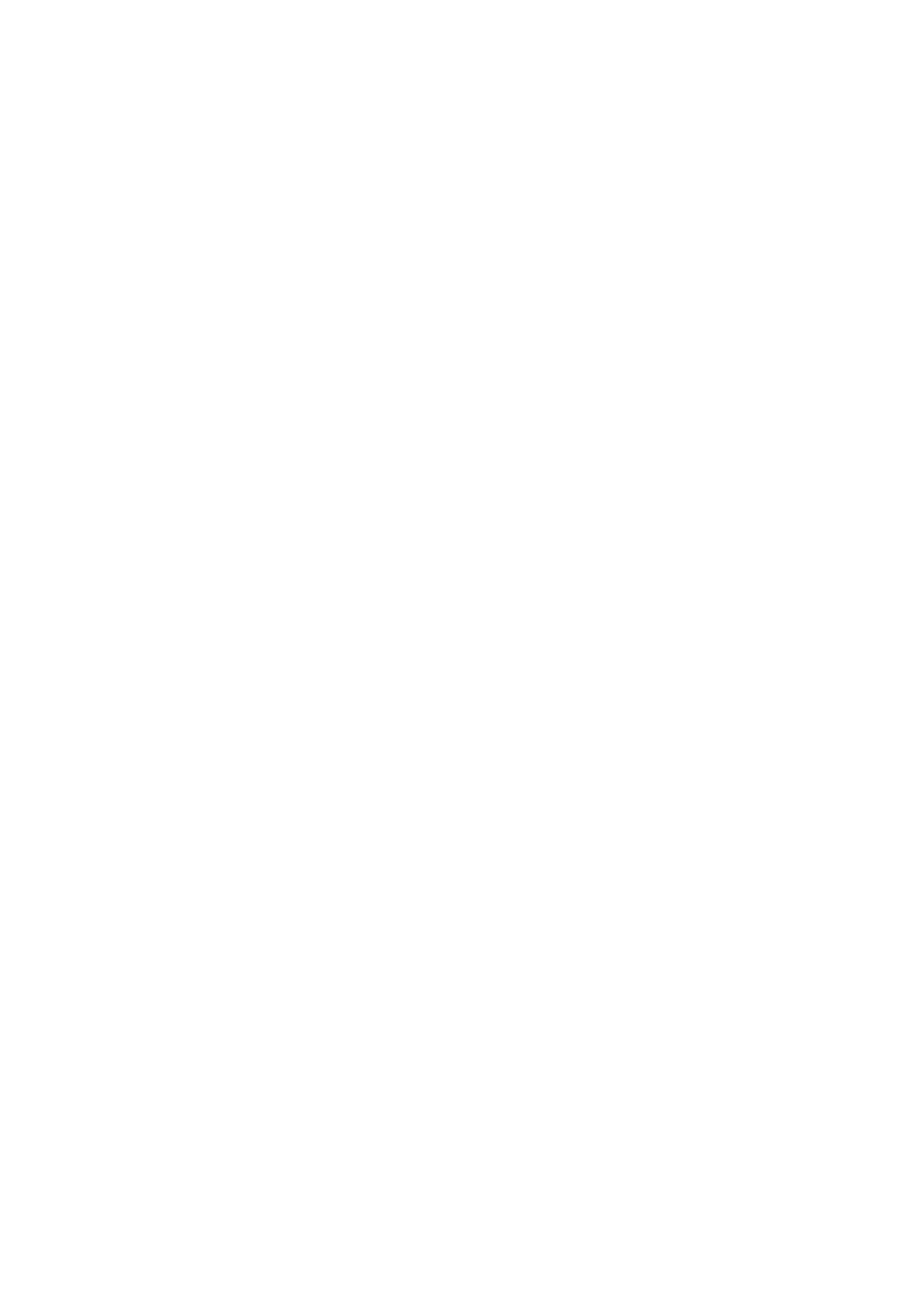

## **1 Welcome**

The Chairperson opened the meeting and Deputy Chairperson V Short led the karakia.

## **2 Apologies**

There were no apologies.

# **3 Declaration of Interest**

Resolution number HB/2022/53

MOVED by Member J Parfitt, seconded by Member J Fitzgerald:

## **That the Hibiscus and Bays Local Board:**

**a) note the declarations of Interest from Deputy Chairperson V Short and Chairperson G Brown reference Item 13, the members excused themselves from any discussions on the deliberations of the Hearings Panel, but not on the local board decision making.**

## **CARRIED**

# **4 Confirmation of Minutes**

Resolution number HB/2022/54

MOVED by Member J Fitzgerald, seconded by Deputy Chairperson V Short:

**That the Hibiscus and Bays Local Board:**

**a) confirm the ordinary minutes of its additional meeting, held on Thursday, 12 May 2022, as a true and correct record.**

**CARRIED**

## **5 Leave of Absence**

There were no leaves of absence.

## **6 Acknowledgements**

There were no acknowledgements.

# **7 Petitions**

There were no petitions.

**8 Deputations**

There were no deputations.

#### **9 Public Forum**

# **9.1 Public Forum: Dave West and Scott Leith – Transitional Rates Grants**

Dave West and Scott Leith of Murrays Bay Sailing Club were in attendance to adress the local board about Transitional Rates Grants.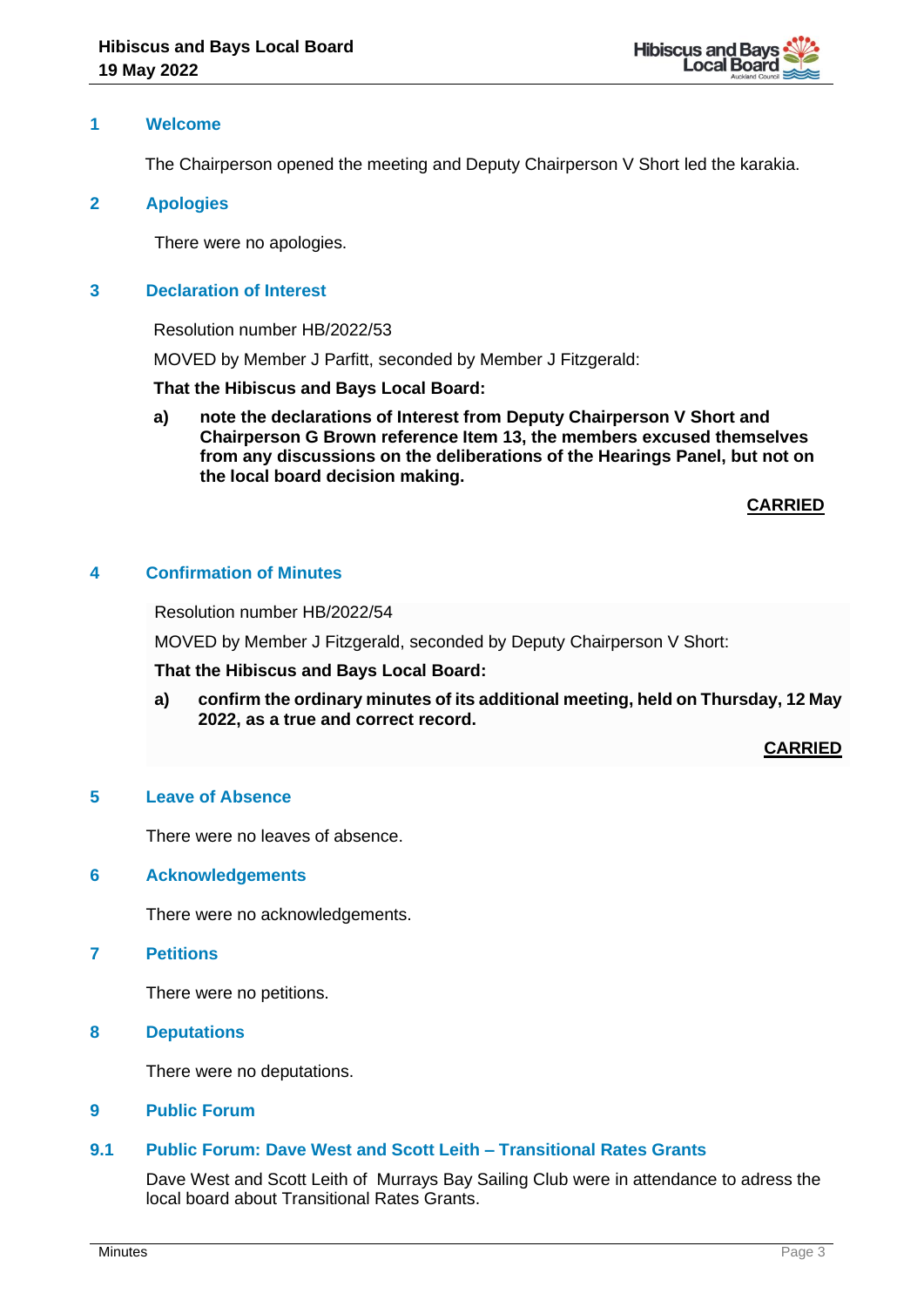

Resolution number HB/2022/55

MOVED by Member J Fitzgerald, seconded by Deputy Chairperson V Short:

# **That the Hibiscus and Bays Local Board:**

**a) receive the information from Public Forum.**

**CARRIED**

### **10 Extraordinary Business**

There was no extraordinary business.

# **11 Endorsing Business Improvement District targeted rate grants for 2022/2023**

Resolution number HB/2022/56

MOVED by Member J Parfitt, seconded by Member L Willis:

#### **That the Hibiscus and Bays Local Board:**

- **a) recommends to the Governing Body the setting of the targeted rates for inclusion in the Annual Budget 2022/2023 for the following Business Improvement District programmes:**
	- **i. \$155,000 for Browns Bay Business Association Incorporated**
	- **ii. \$271,665 for Mainstreet Ōrewa Incorporated (Destination Ōrewa Beach)**
	- **iii. \$69,000 for Mairangi Bay Business Association Incorporated**
	- **iv. \$18,365 for Torbay Business Association Incorporated.**

**CARRIED**

# **12 Hibiscus and Bays Local Board Grants Programme 2022/2023**

Ann Kuruvilla - Grants Advisor, was in attendance for this item.

Resolution number HB/2022/57

MOVED by Member J Parfitt, seconded by Member L Willis

#### **That the Hibiscus and Bays Local Board:**

- **a) adopt the Hibiscus and Bays Local Board Contestable Grants Programme 2022/2023, including the Facilities Grant, and Transitional Rates Grants.**
- **b) adopt the Hibiscus and Bays Local Board Local Economic and Business Grant 2022/2023.**
- **c) note that the following clause was removed before the adoption of the Transitional Rates Grants Guidelines "the local board normally will only consider supporting applications for transitional rates grants that amount to up to 50% of the group's annual rates bill, in Financial Year 2022/2023, 25% in Financial Year 2023/2024, and 10% in Financial Year 2024/2025 (being the final year that this grant will be offered)".**

**CARRIED**

#### **13 Hibiscus and Bays Local Parks Management Plan**

Jessica Morris - Service and Asset Planner and Sheryne Lok - Service and Asset Planner were in attendance for this item.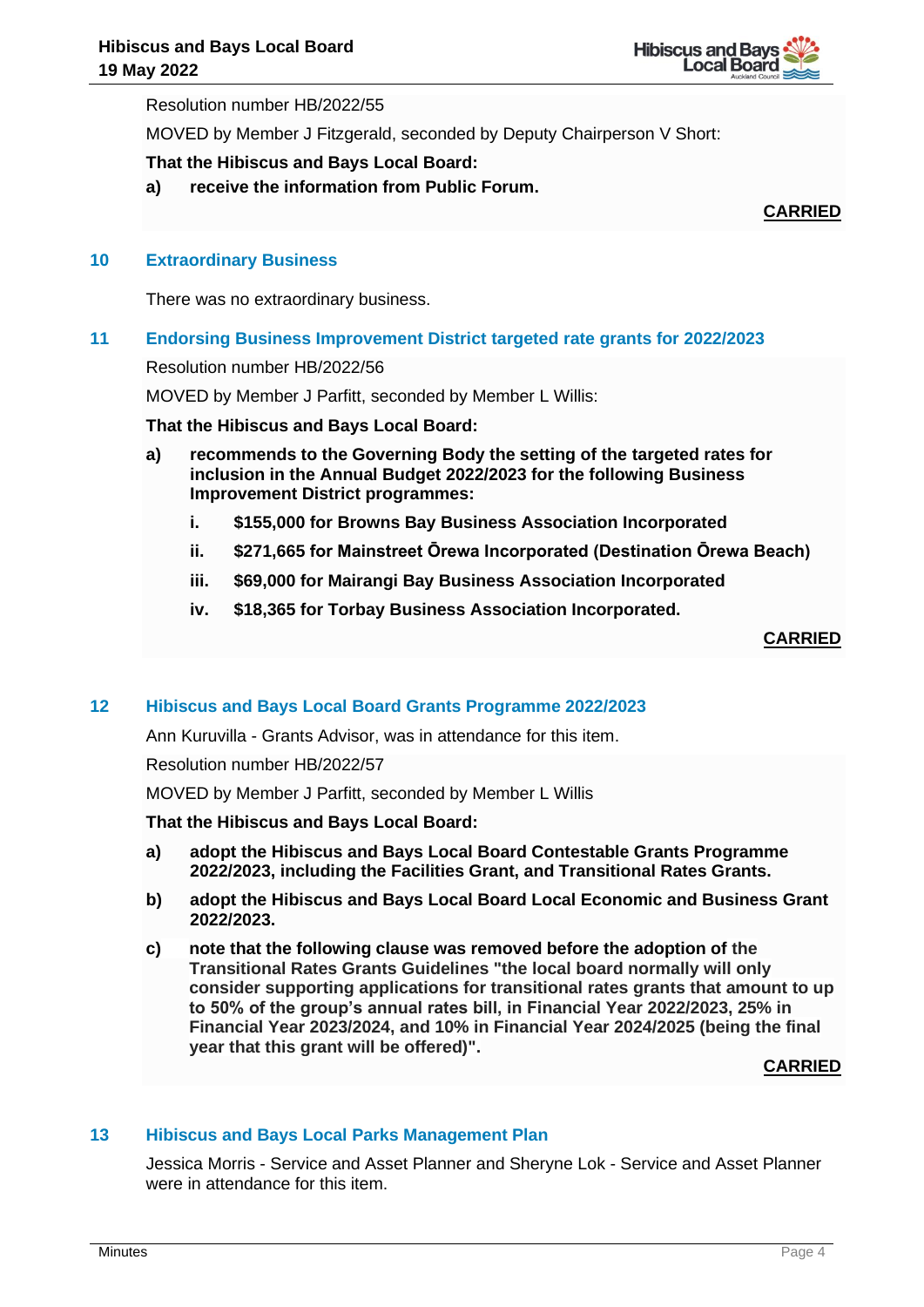

Resolution number HB/2022/58

MOVED by Member J Fitzgerald, seconded by Member J Parfitt:

**That the Hibiscus and Bays Local Board:**

- **a) defer consideration of the Hibiscus and Bays Local Parks Management Plan be deferred until the local board members have had sufficient time to review the submissions analysis Volumes 1 and 2.**
- **b) request further information as to when the interactive online tool will be fully functional.**

**CARRIED**

## **14 Local board feedback on Auckland Transport's proposed speed limit changes**

Xinghao Chen - AT Transportation Engineer and Ivy Hao - AT Transportation Engineer were in attendance for this item.

## **Resolution number HB/2022/59**

#### **MOVED by Chairperson G Brown, seconded by Deputy Chairperson V Short:**

**That the Hibiscus and Bays Local Board:**

**a) provide the following feedback on speed limit changes proposed for roads in the local board area as part of Phase Three of Auckland Transport's Safe Speeds Programme:**

| <b>Road</b><br><b>Name</b>       | <b>Part of Road</b>                                                                                                                                      | <b>Proposed</b><br>speed limit | <b>Local Board</b><br>feedback                                                                              |
|----------------------------------|----------------------------------------------------------------------------------------------------------------------------------------------------------|--------------------------------|-------------------------------------------------------------------------------------------------------------|
| <b>Annalise</b><br><b>Place</b>  | full length                                                                                                                                              | 30km/h                         | supported                                                                                                   |
| <b>Ara Weiti</b><br>Road         | between East coast road<br>and urban traffic area<br>boundary (Hibiscus Coast)                                                                           | 60km/h                         | supported                                                                                                   |
| <b>Aubrey Road</b>               | full length                                                                                                                                              | 60km/h                         | supported                                                                                                   |
| Awanohi<br>Road                  | full length                                                                                                                                              | 60km/h                         | supported                                                                                                   |
| <b>Centreway</b><br><b>Road</b>  | between Puriri Avenue and<br><b>West Hoe Road</b>                                                                                                        | 30km/h                         | supported                                                                                                   |
| <b>Duck Creek</b><br><b>Road</b> | between Spur Road and<br>200m southwest of Coastal<br><b>Heights</b>                                                                                     | 60km/h                         | support 90 km/h,<br>and request a<br>further investigation<br>of the suitability of a<br>change to 50 km/h  |
| <b>East Coast</b><br>Road        | between Hibiscus Coast<br>Highway and 400m south of<br><b>Tavern Road</b>                                                                                | 60km/h                         | supported                                                                                                   |
| <b>East Coast</b><br>Road        | between 400m south of<br><b>Tavern Road and the urban</b><br>traffic area boundary<br>(Hibiscus Coast) being<br>approximately 160m south<br>of Spur Road | 80km/h                         | supported and<br>request that it be<br>note that this<br>section of road is<br>dangerously dark at<br>night |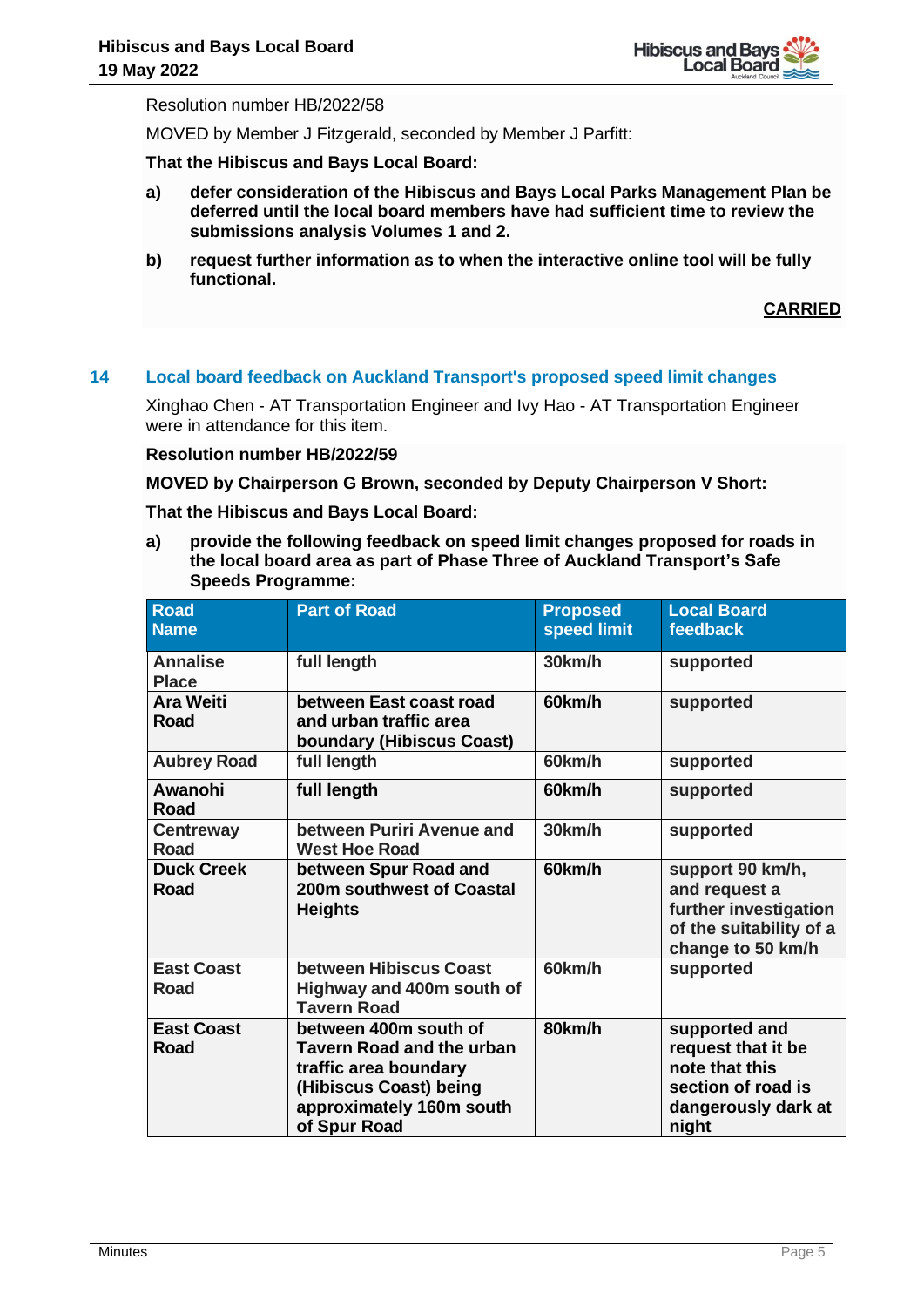

| <b>East Coast</b><br><b>Road</b>        | between urban traffic area<br>boundary (Hibiscus Coast)<br>being approximately 60m<br>north of Jackson Way, and<br>the urban traffic area<br><b>boundary (Hibiscus Coast)</b><br>being approximately 740m<br>north of Bawden Road     | 80km/h | supported                                                                                                  |
|-----------------------------------------|---------------------------------------------------------------------------------------------------------------------------------------------------------------------------------------------------------------------------------------|--------|------------------------------------------------------------------------------------------------------------|
| <b>East Coast</b>                       | between urban traffic area                                                                                                                                                                                                            | 80km/h | support 80 km/h,                                                                                           |
| Road                                    | boundary (North Shore)<br>and 140m north of Glenvar<br>Road                                                                                                                                                                           |        | and request a<br>further investigation<br>of the suitability of a<br>change to 60 km/h                     |
| <b>East Coast</b><br><b>Road</b>        | between urban traffic area<br><b>boundary (Hibiscus</b><br><b>Coast)</b> being<br>approximately 160m south<br>of Spur Road, and urban<br>traffic area boundary<br>(Hibiscus Coast) being<br>approximately 60m north<br>of Jackson Way | 80km/h | supported                                                                                                  |
| <b>Eaves Bush</b><br><b>Parade</b>      | full length                                                                                                                                                                                                                           | 30km/h | supported                                                                                                  |
| <b>Elizabeth Street</b>                 | full length                                                                                                                                                                                                                           | 30km/h | supported                                                                                                  |
| <b>Forest Glen</b>                      | full length                                                                                                                                                                                                                           | 30km/h | supported                                                                                                  |
| <b>Goldwater Drive</b>                  | full length                                                                                                                                                                                                                           | 30km/h | supported                                                                                                  |
| <b>Grand Drive</b>                      | between 410m west of<br><b>Flavell Drive and State</b><br><b>Highway 1</b>                                                                                                                                                            | 60km/h | supported                                                                                                  |
| <b>Haigh Access</b><br>Lane             | full length                                                                                                                                                                                                                           | 60km/h | support 60 km/h,<br>and request a<br>further investigation<br>of the suitability of a<br>change to 50 km/h |
| <b>Haigh Access</b><br><b>Road</b>      | full length                                                                                                                                                                                                                           | 60km/h | support 60 km/h,<br>and request a<br>further investigation<br>of the suitability of a<br>change to 50 km/h |
| <b>Hibiscus Coast</b><br><b>Highway</b> | between urban traffic<br>area boundary (Hibiscus<br>Coast) and 450m north of<br><b>Puriri Avenue</b>                                                                                                                                  | 50km/h | supported                                                                                                  |
| <b>Hibiscus Coast</b><br><b>Highway</b> | between Dairy Flat Highway<br>and 86m south of Moffat<br>Road                                                                                                                                                                         | 60km/h | supported                                                                                                  |
| <b>Hibiscus Coast</b><br><b>Highway</b> | between 50m east of<br><b>Waiwera Road and</b><br>northern intersection with<br><b>State Highway 1 (Hibiscus</b><br>Coast)                                                                                                            | 80km/h | supported                                                                                                  |
| <b>Hibiscus Coast</b><br><b>Highway</b> | between 50m east of<br><b>Waiwera Road and urban</b><br>traffic area boundary                                                                                                                                                         | 60km/h | supported                                                                                                  |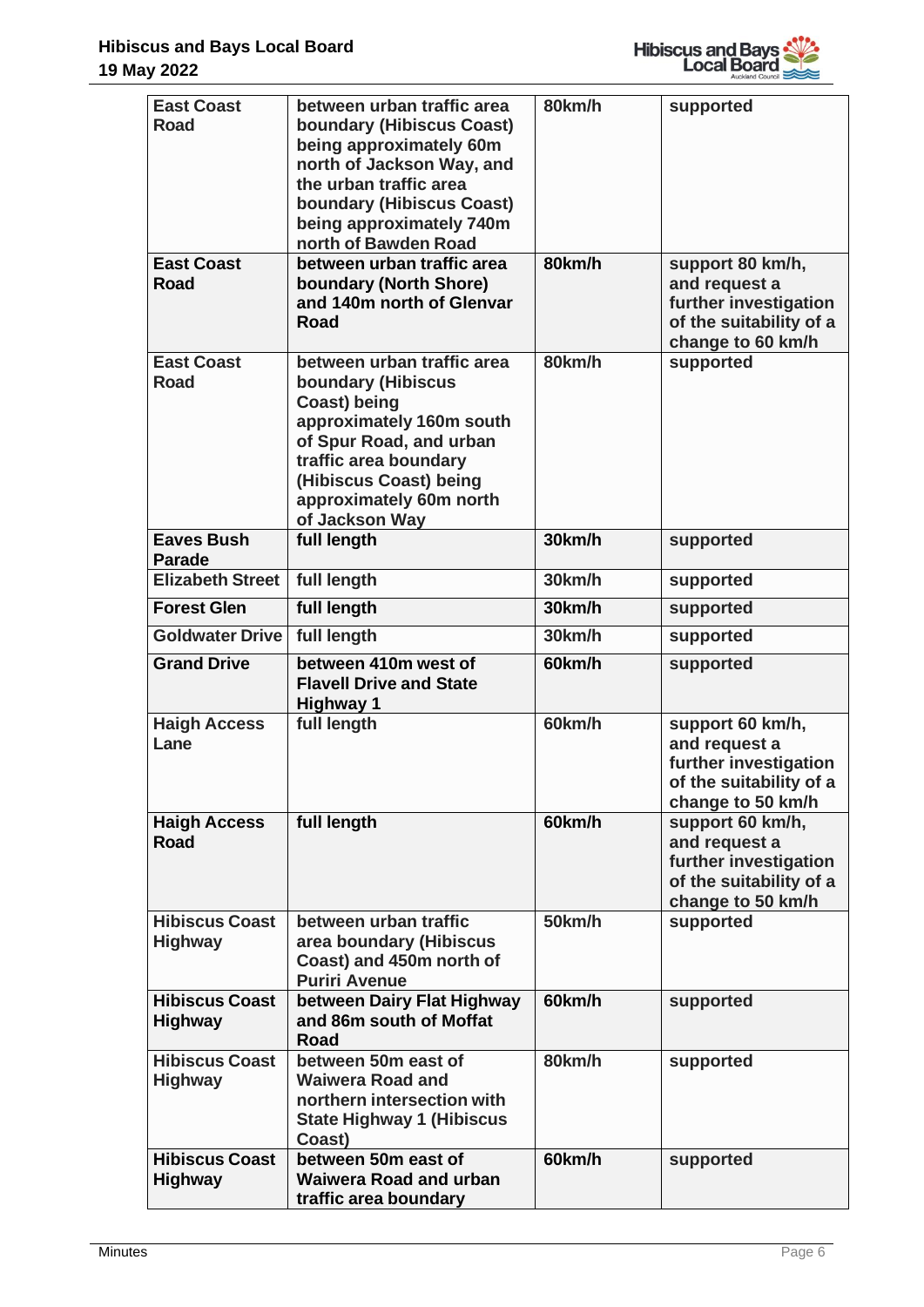

|                                         | (Hibiscus Coast)                                                                                             |        |           |
|-----------------------------------------|--------------------------------------------------------------------------------------------------------------|--------|-----------|
| <b>Hibiscus Drive</b>                   | full length                                                                                                  | 30km/h | supported |
| <b>Jackson Way</b>                      | full length                                                                                                  | 60km/h | supported |
| <b>John Brian</b><br><b>Drive</b>       | full length                                                                                                  | 40km/h | supported |
| <b>Kea Road</b>                         | full length                                                                                                  | 30km/h | supported |
| Kensington<br><b>Drive</b>              | full length                                                                                                  | 30km/h | supported |
| <b>Landmark</b><br><b>Terrace</b>       | full length                                                                                                  | 30km/h | supported |
| Lennon<br><b>Access Road</b>            | full length                                                                                                  | 60km/h | supported |
| <b>Manuka Street</b>                    | full length                                                                                                  | 30km/h | supported |
| <b>Messenger</b><br><b>Road</b>         | full length                                                                                                  | 60km/h | supported |
| <b>Millennial Way</b>                   | full length                                                                                                  | 30km/h | supported |
| <b>Mita Road</b>                        | full length                                                                                                  | 30km/h | supported |
| <b>Newman Road</b>                      | full length                                                                                                  | 60km/h | supported |
| <b>Newman Road</b>                      | between urban traffic area<br><b>boundary (Hibiscus Coast)</b><br>and 880m east of East<br><b>Coast Road</b> | 60km/h | supported |
| <b>Newman Road</b>                      | between Spur Road and<br>700m west of Spur Road                                                              | 60km/h | supported |
| <b>Nukumea</b><br><b>Common</b>         | full length                                                                                                  | 30km/h | supported |
| <b>Ocean View</b><br><b>Terrace</b>     | full length                                                                                                  | 30km/h | supported |
| <b>Okura River</b><br>Road              | between East Coast Road<br>and urban traffic area<br>boundary (North Shore)                                  | 60km/h | supported |
| <b>Okura River</b><br><b>Road</b>       | between 370m south of<br><b>Gails Drive and urban</b><br>traffic area boundary<br>(North Shore)              | 60km/h | supported |
| <b>Orewa Heights</b><br><b>Crescent</b> | full length                                                                                                  | 30km/h | supported |
| <b>Painton Road</b>                     | full length                                                                                                  | 30km/h | supported |
| <b>Panorama</b><br><b>Heights</b>       | full length                                                                                                  | 30km/h | supported |
| <b>Park Lane</b>                        | full length                                                                                                  | 30km/h | supported |
| <b>Parkside Drive</b>                   | full length                                                                                                  | 30km/h | supported |
| <b>Plantation</b><br><b>Terrace</b>     | full length                                                                                                  | 30km/h | supported |
| <b>Pohewa Road</b>                      | full length                                                                                                  | 30km/h | supported |
| <b>Puriri Avenue</b>                    | between Centreway Road<br>and Hibiscus Coast<br><b>Highway</b>                                               | 30km/h | supported |
| <b>Puriri</b><br><b>Boulevard</b>       | full length                                                                                                  | 30km/h | supported |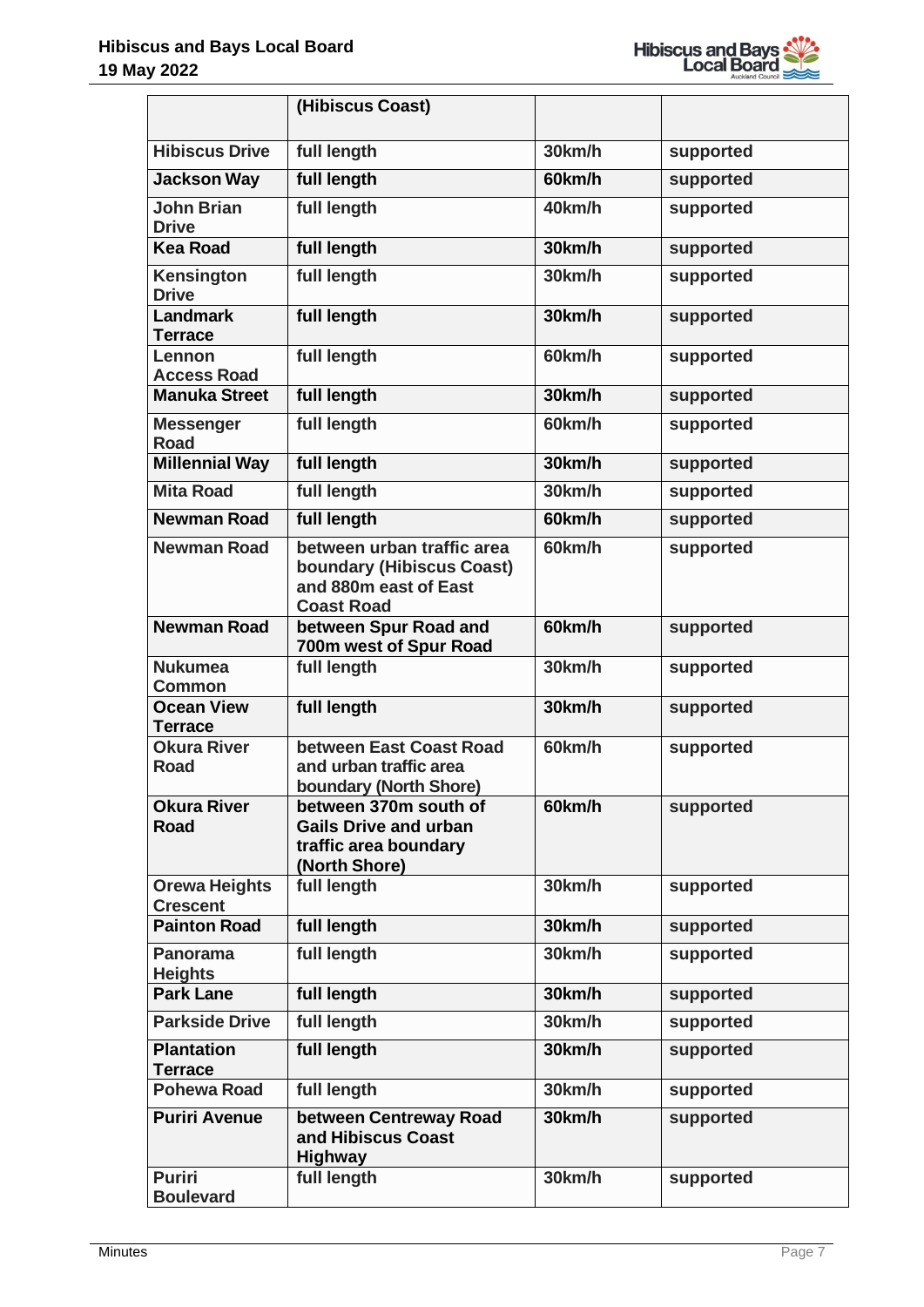

| <b>Rewa Rewa</b><br>Lane           | full length                                                                                       | 30km/h | supported |
|------------------------------------|---------------------------------------------------------------------------------------------------|--------|-----------|
| <b>Rodeo Drive</b>                 | full length                                                                                       | 60km/h | supported |
| <b>Silverwater</b><br><b>Drive</b> | full length                                                                                       | 30km/h | supported |
| <b>Small Road</b>                  | between Painton Road and<br><b>160m west of Painton Road</b>                                      | 30km/h | supported |
| <b>Spine Road</b>                  | full length                                                                                       | 30km/h | supported |
| <b>Spur Road</b>                   | full length                                                                                       | 60km/h | supported |
| <b>Sunshine</b><br>Terrace         | full length                                                                                       | 30km/h | supported |
| <b>Vaughans</b><br>Road            | between Okura River Road<br>and 440m south of<br>Ridgelea Road                                    | 60km/h | supported |
| <b>Warman Road</b>                 | full length                                                                                       | 60km/h | supported |
| Whangaparaoa<br><b>Road</b>        | between 159m north of<br><b>Roberts Road and 80m</b><br>northeast of Gulf Harbour<br><b>Drive</b> | 50km/h | supported |
| Whangaparaoa<br><b>Road</b>        | Red Beach Road to 172m<br>southeast of Dobell Road                                                | 50km/h | supported |
| <b>Whio Way</b>                    | full length                                                                                       | 60km/h | supported |
| <b>Worsnop Way</b>                 | full length                                                                                       | 60km/h | supported |

### **b) request that Auckland Transport investigate whether speed management solutions are needed for roads in the local board area identified by submitters that were not part of the proposed speed limit changes.**

**CARRIED**

# **15 Draft Auckland Golf Investment Plan**

Resolution number HB/2022/60

MOVED by Member G Holmes, seconded by Member J Parfitt:

**That the Hibiscus and Bays Local Board:**

**a) defer consideration of the Draft Auckland Golf Investment Plan until the next meeting of the Hibiscus and Bays Local Board scheduled to be held on Thursday 23 June 2022 at 2pm.**

#### **CARRIED**

# **16 Te Kete Rukuruku Tranche One - Adoption of Māori names and installation of bilingual signage**

Dawn Bardsley - Māori Outcomes Delivery - Kia Ora Te Reo was in attendance for this item.

Resolution number HB/2022/61

MOVED by Member J Fitzgerald, seconded by Deputy Chairperson V Short:

**That the Hibiscus and Bays Local Board:**

**a) adopt the following 21 te reo Māori names for parks as dual names:**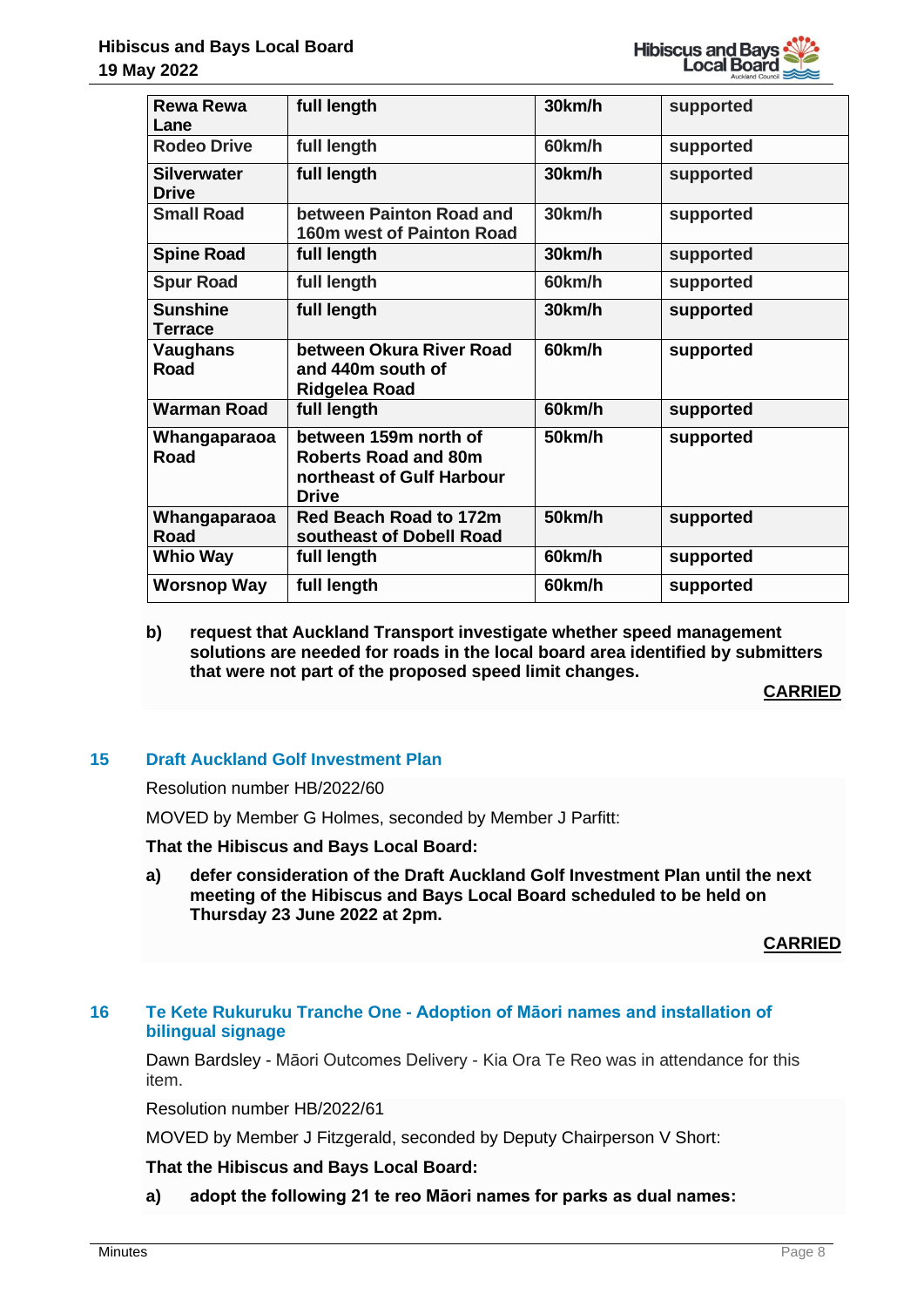

| <b>New Māori name</b>       | <b>Existing Name</b>                              | <b>Address</b>                                    |
|-----------------------------|---------------------------------------------------|---------------------------------------------------|
| <b>Parāone</b>              | <b>11 Parkside Drive</b>                          | <b>11 Parkside Drive</b>                          |
| Whai-rahi                   | <b>30 Beachwood Drive</b>                         | <b>30 Beachwood Drive</b>                         |
| Mangō                       | <b>45 Beachwood Drive</b>                         | 45 Beachwood Drive                                |
| <b>Ngaro Ngahere Püriri</b> | <b>8 Puriri Boulevard</b>                         | <b>8 Puriri Boulevard</b>                         |
| <b>Waiake</b>               | <b>Aicken Reserve</b>                             | 948 Beach Road Torbay                             |
| <b>Tangaroa</b>             | <b>Beachwood</b><br><b>Stormwater Pond</b>        | 2 Beachwood Drive Hatfields                       |
| Oo-korimako                 | <b>Bellbird Rise</b><br><b>Reserve</b>            | <b>4 Bellbird Rise Murrays Bay</b>                |
| <b>Whenua-roa</b>           | <b>D'Oyly Reserve</b>                             | <b>63 Charlotte Street Stanmore</b><br><b>Bay</b> |
| Whata-ika                   | <b>Duck Creek Reserve</b>                         | <b>4 Duck Creek Rd Stillwater</b>                 |
| Matuku moana                | <b>Fitzwilliam Drive</b><br><b>Reserve</b>        | <b>76 Fitzwilliam</b><br><b>Drive Reserve</b>     |
| Te Taha o Nukumea           | <b>Forest Glen</b><br><b>Esplanade</b>            | <b>R37 Forest Glen Orewa</b>                      |
| Poa Taniwha                 | <b>Huntly Road Reserve</b>                        | <b>8 Huntly Road Campbells Bay</b>                |
| <b>Te Ara Püriri</b>        | <b>Kensington Drive</b><br><b>Accessway</b>       | <b>Kensington Drive Orewa</b>                     |
| Te Hononga o Te Awa         | <b>Longmead Reserve</b>                           | 13 Mulgan Way Browns Bay                          |
| <b>Kawerau</b>              | <b>Metro Park - West</b>                          | <b>51R Butler Stoney Cres</b>                     |
| <b>Pārekareka</b>           | <b>Montrose Terrace</b><br><b>Reserve</b>         | <b>13 Montrose Terrace</b>                        |
| <b>Manu Ōi</b>              | <b>Portal Place</b>                               | <b>5 Portal Place Murrays Bay</b>                 |
| Te Ngahere ki Mua           | <b>Roberta Crescent</b>                           | <b>46 Roberta Cres Orewa</b>                      |
| <b>Pārekareka</b>           | <b>Sidmouth Street</b>                            | <b>13 Sidmouth Street</b>                         |
| Uru-ora                     | <b>Stredwick Reserve</b>                          | <b>70 Stredwick Drive Torbay</b>                  |
| <b>Te Kura Wahine</b>       | <b>Willow Lane Duck</b><br><b>Creek Rd Corner</b> | <b>Willow Lane Stillwater</b>                     |

- **b) receive the narratives that tell the story behind each of the names, as outlined in Attachment A to the agenda report.**
- **c) acknowledge that Auckland Council has agreed to enter into a mātauranga agreement that commits to upholding the correct use of the name and to use it only for purposes that have a community outreach or educational purpose (non-commercial use).**
- **d) authorise the gazettal of park names listed in Attachment A to the agenda report, for parks classified under the Reserves Act 1977, in accordance with section 16 (10) of the Reserves Act noting D'Oyly Reserve will be gazetted as Whenua-roa / D'Oyly Reserve.**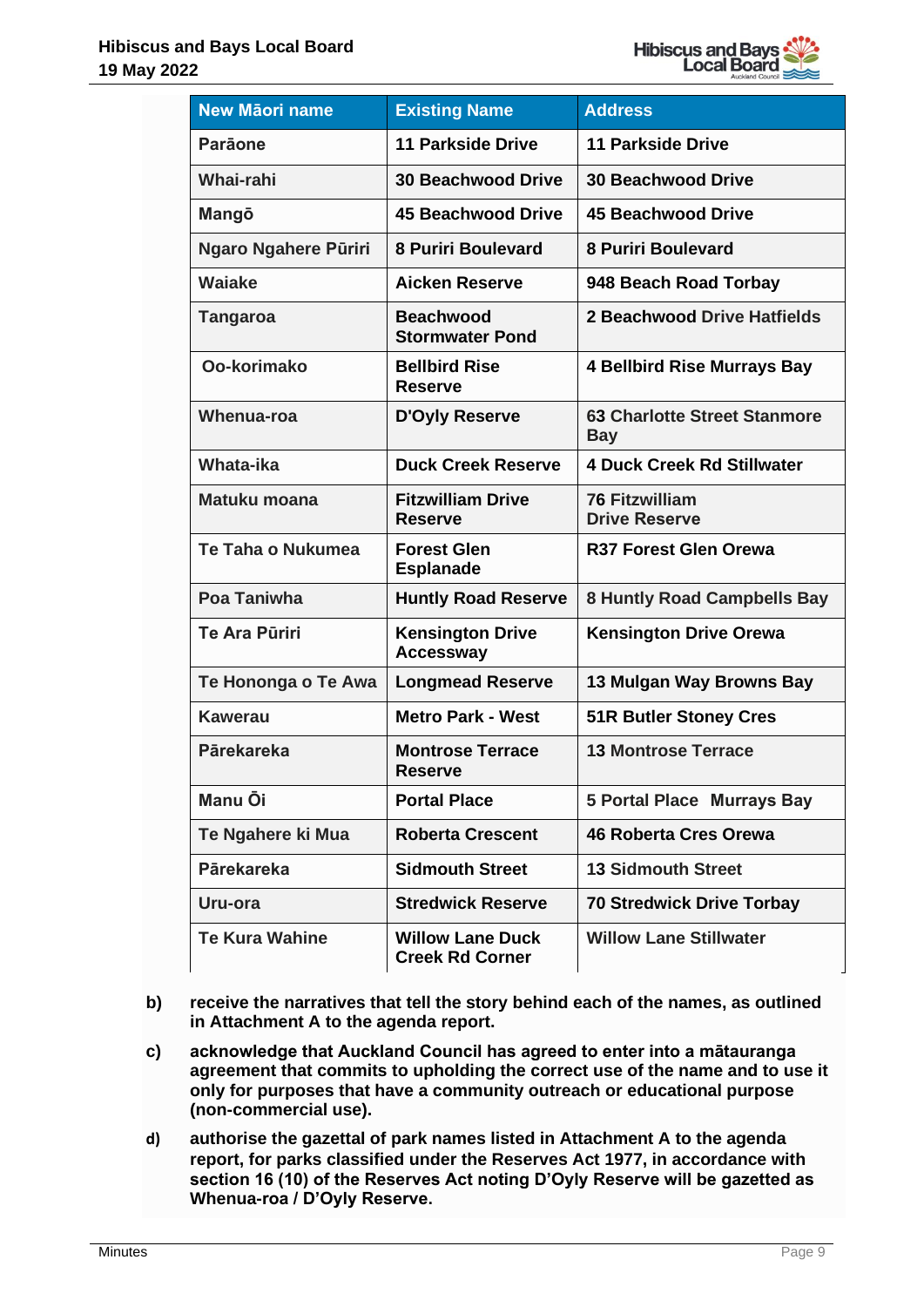- **e) approve D'Oyly Reserve as the preferred location for the installation of bilingual signage.**
- **f) note that a letter of thanks will be sent by the local board to all Iwi who participated in this project.**

**CARRIED**

# **17 Five new public roads at Kowhai Road, Millwater**

Resolution number HB/2022/62

MOVED by Member J Fitzgerald, seconded by Deputy Chairperson V Short:

#### **That the Hibiscus and Bays Local Board:**

- **a) approve names as follows for the five public roads for the subdivision being undertaken by WFH Properties Limited at Kowhai Road, Millwater in accordance with section 319(1)(j) of the Local Government Act 1974.** 
	- **i) Skulander Crescent (Road 1)**
	- **ii) Pekanga Road (Road 2)**
	- **iii) Kaupeka Road (Road 3)**
	- **iv) Tauhere Road (Road 4)**
	- **v) Dulcie Way (Road 6)**

**CARRIED**

#### **18 Members' Reports**

Resolution number HB/2022/63

MOVED by Chairperson G Brown, seconded by Member J Parfitt:

**That the Hibiscus and Bays Local Board:**

**a) receive the reports from deputy chairperson V Short and local board members A Dunn, J Fitzgerald and A Poppelbaum, together with a verbal report from local board member J Parfitt.**

**CARRIED**

## **19 Governance forward work calendar**

Resolution number HB/2022/64

MOVED by Member J Parfitt, seconded by Deputy Chairperson V Short:

#### **That the Hibiscus and Bays Local Board:**

**a) note the governance forward work calendar.**

#### **CARRIED**

## **20 Hibiscus and Bays Local Board workshop records**

Resolution number HB/2022/65